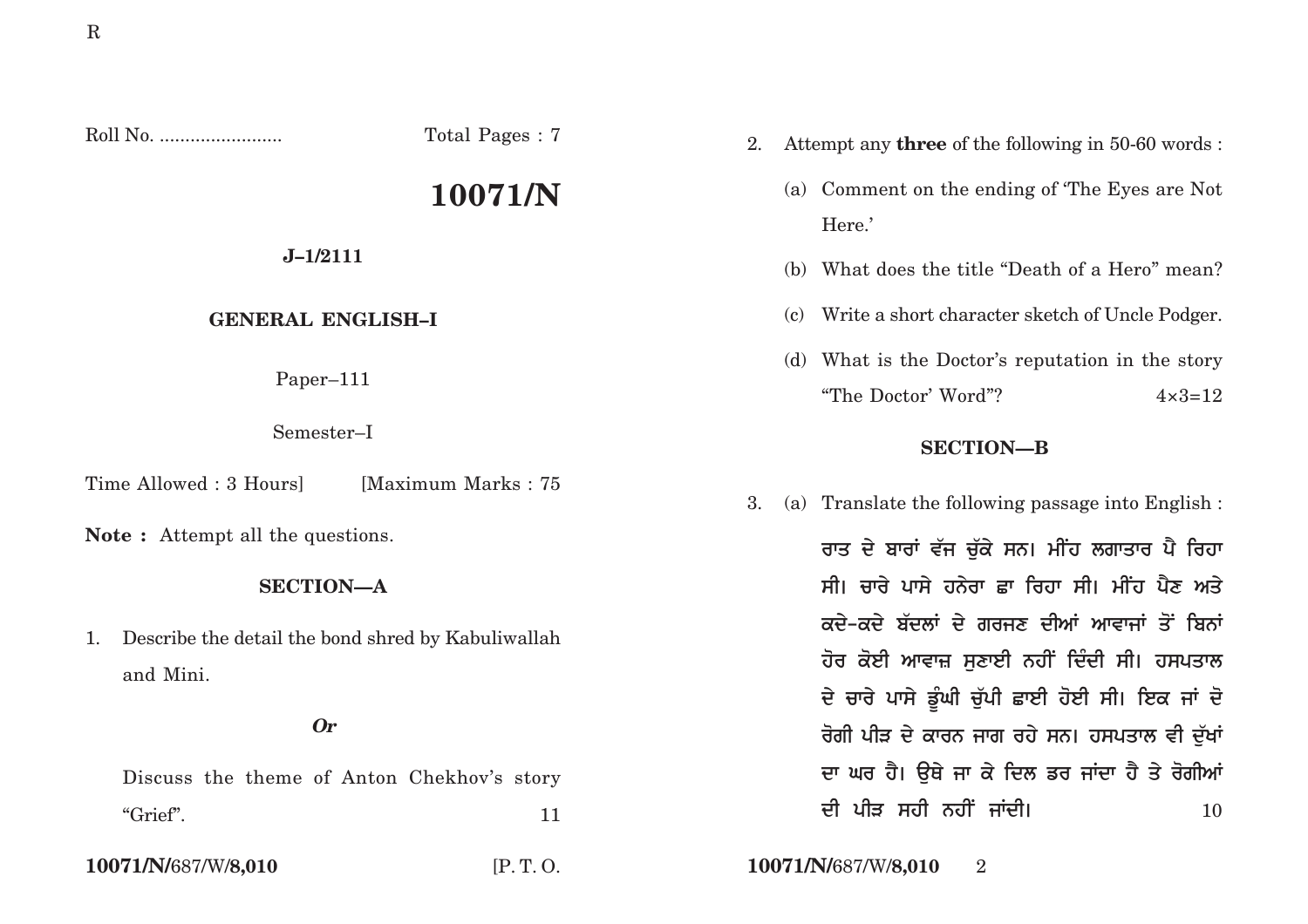(b) Write the meanings of any six of the following Words and use them in sentences :  $6 \times 2 = 12$ euphemism, curtail, apology, nondescript,

compliance, twilight, hinder, curt.

## **SECTION—C**

- 4. Attempt any **three** of the following in 30-40 words :
	- (a) Describe the Mini's mother.
	- (b) What happened to Uncle Podger's coat?
	- (c) Who is Veerendra More and what does he do?
	- (d) Who are the passengers that the cabdriver picks up?  $4 \times 2=8$
- 5. (i) Do as directed. Attempt any 12 sentences :

Put in simple present form of Verb : 12×1=12

(a) I've got a car but I ................. (not/use) it much.

**10071/N/**687/W/**8,010** 3 [P. T. O. **10071/N/**687/W/**8,010** 4

|     | the Atlantic Ocean.                           |
|-----|-----------------------------------------------|
|     | Put in present continuous form :              |
|     |                                               |
|     |                                               |
|     | Put in past simple form of verb :             |
| (e) |                                               |
|     | (not/disturb) her.                            |
|     | (f) We couldn't afford to keep our car, so we |
|     |                                               |
|     | Put in present perfect form of verb:          |
|     |                                               |
|     | ages.                                         |
|     | (h) It's the first time he  (drive) a         |
|     | car.                                          |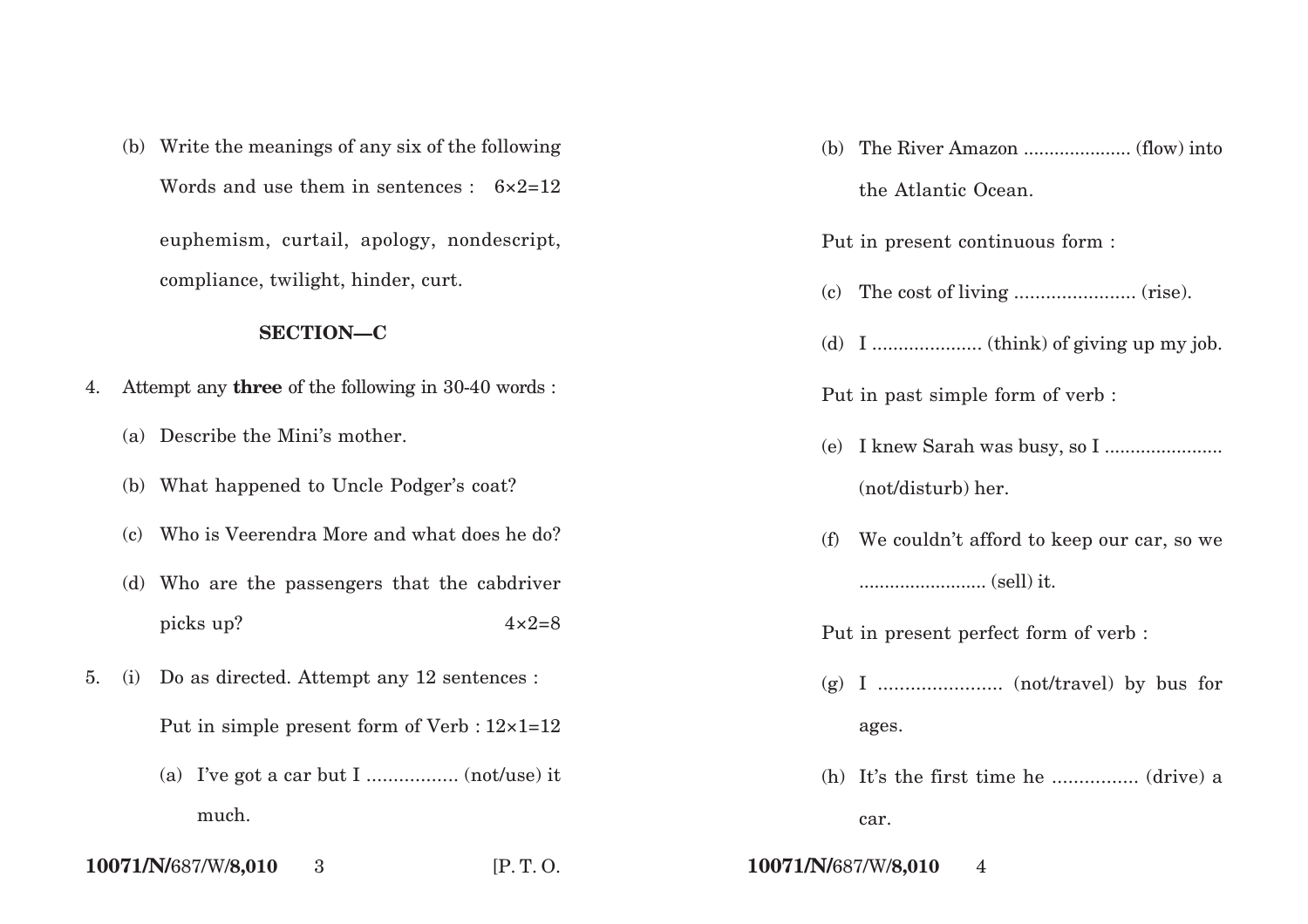Put in present perfect continuous form of verb :

- (i) Rachel ................... (travel) for three months.
- (j) This is a very old book. I ................ (read) it since I was a child.

Put in been/gone :

- (k) Tom has ..................... out. He'll be back in about an hour.
- (l) Hello! I've just .................... to the shops. I've bought lots of things.

Put in for/since :

- (m) Sara has lived in Paris ............................ 1995.
- (n) The weather is dry. It hasn't rained .................... a few weeks.
- (o) I haven't been to a party .................. ages.
- **10071/N/**687/W/**8,010** 5 [P. T. O. **10071/N/**687/W/**8,010** 6
- (ii) Choose the correct option :  $10\times1=10$ 
	- (a) Don't ask Amanda for advice. She ................. know what to do. (will/won't).
	- (b) The Restaurant ..................... be very good. It's always full of people. (must/can't)
	- (c) When Dan was 16, he .................... run 100 meters in 11 seconds. (can/could)
	- (d) I don't feel very well this morning. I've got ...................... sore throat. (a/an/the)
	- (e) Would you like to be .................... actor? (a/an/the)
	- (f) Our apartment is on ................. tenth floor. (a/an/the)
	- (g) Who ...................... the bicycle? (invented/ invents)
-